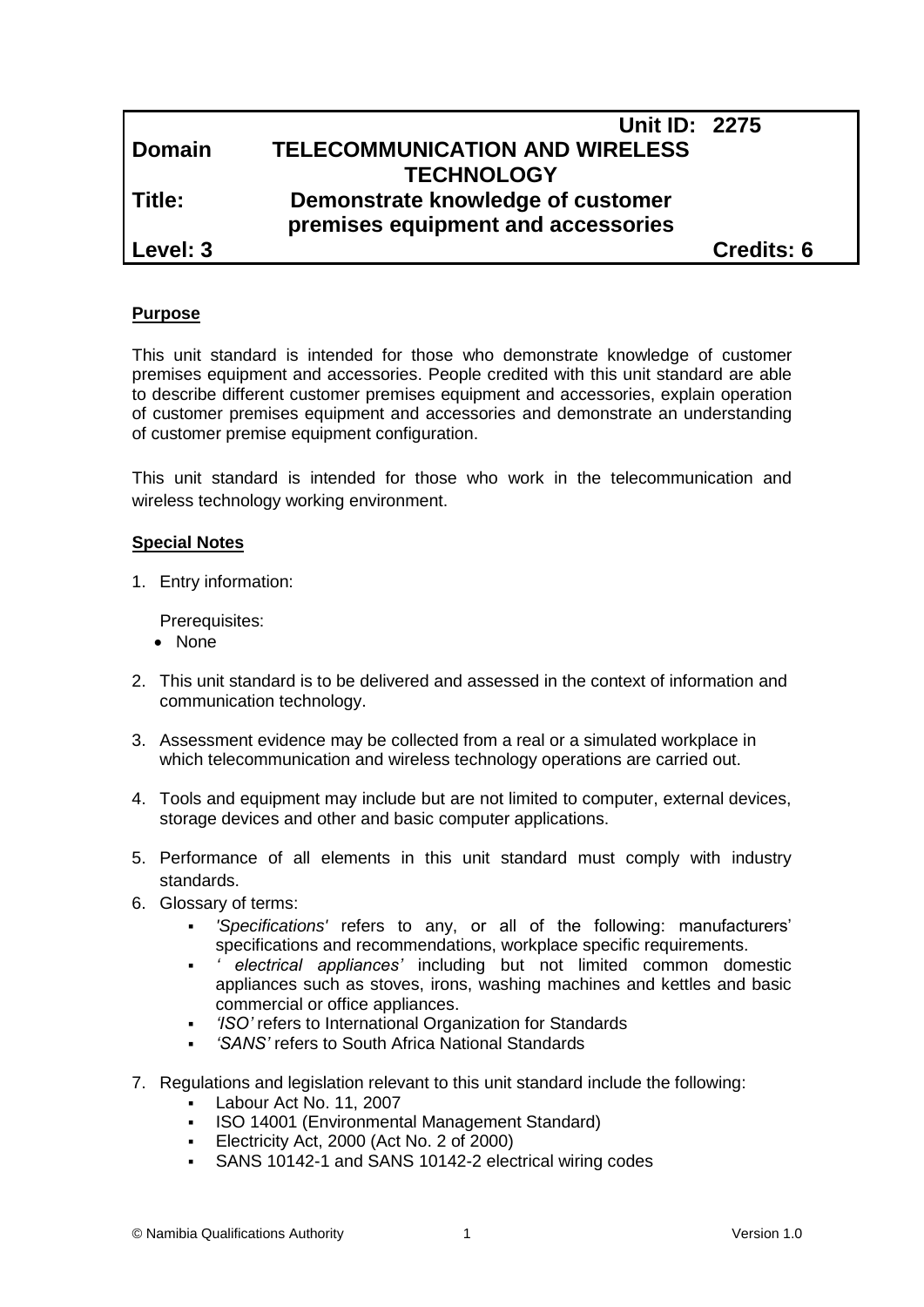Occupational Health and Safety Regulations No. 18, 1997 and all subsequent amendments.

#### **Quality Assurance Requirements**

This unit standard and others within this subfield may be awarded by institutions which meet the accreditation requirements set by the Namibia Qualifications Authority and the Namibia Training Authority and which comply with the national assessment and moderation requirements. Details of specific accreditation requirements and the national assessment arrangements are available from the Namibia Qualifications Authority on [www.namqa.org](http://www.namqa.org/) and the Namibia Training Authority on [www.nta.com.na.](http://www.nta.com.na/)

## **Elements and Performance Criteria**

#### **Element 1: Describe different customer premises equipment and accessories**

### **Range**

Customer premises include and not limited to single line telephones, PABX, bandwidth management systems, telephone systems, modems, fix and wireless network equipment, video, communication and RF equipment.

### **Performance Criteria**

- 1.1 Different types of customer premises equipment and accessories are identified.
- 1.2 Customer premises equipment and accessories requirements are identified.
- 1.3 Safety and other regulatory requirements to which the telecommunication installation shall comply are identified, obtained and interpreted.
- 1.4 Circuit diagrams are interpreted according to specific task.

#### **Element 2: Explain operation of customer premises equipment and accessories**

#### **Range**

Customer premises include and not limited to single line telephones, PABX, bandwidth management systems, telephone systems, modems, network equipment, and video, communication and RF equipment.

#### **Performance Criteria**

- 2.1 Operation of customer premises equipment is described.
- 2.2 Function of customer premises equipment accessories is described.

### **Element 3: Demonstrate an understanding of customer premise equipment configuration**